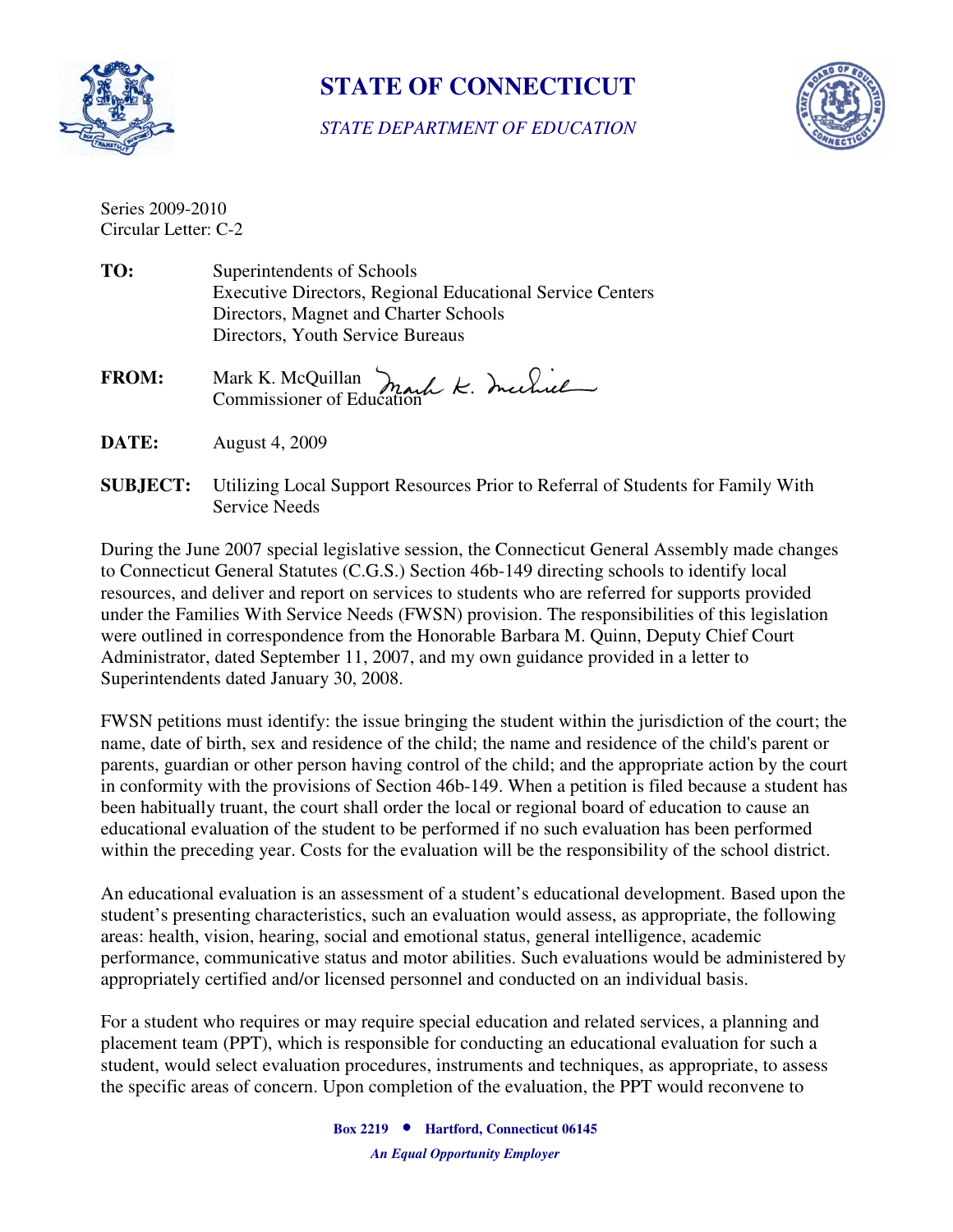Utilizing Local Support Resources Prior to Referral of Students for Family With Service Needs August 4, 2009 Page 2

consider a student's eligibility for special education and related services and/or write and/or revise a student's individualized education program (IEP).

 For a regular education student, the educational evaluation would be conducted and/or arranged for by appropriate school personnel. Such evaluations are generally reviewed by child study teams alternative procedures and programs within regular education. In addition, this team may refer the which are comprised of school personnel who would recommend and, as appropriate, implement student for further evaluation and consideration for eligibility of special education.

 **in a school year**. Documentation of the meeting will be necessary to make adequate any referral to As the implementation of this legislation moves forward, it is important to reinforce adherence to two provisions addressing truancy within C.G.S. Section 10-198a(b)(1) and (2). The first of these provisions is that **the school must hold a meeting with a parent of a child who is truant not later than 10 days after the child's fourth unexcused absence in a month or 10th unexcused absence**  the Superior Court, Juvenile Matters Division. The second provision is that **the school must have a policy and procedure for coordinating services with and referrals of children to community agencies providing child and family services**. Documentation of efforts to contact and include families and provide early intervention has become critical to ensure acceptance of FWSN referrals.

 schools will need to have proactive relationships with their local provider agencies. It will be To facilitate such a referral, schools must provide evidence of coordinating services with and referrals of children to community agencies providing child and family services. To this end, important for schools to determine whether the truancy is associated with behavioral, emotional, psychological or family issues. The following resources will assist schools in meeting the requirements of this legislation.

For students whose truancy is related to behavioral issues, schools should consider referral to the local Youth Service Bureau for inclusion in programs targeting extended learning opportunities and positive youth development. A listing of the Connecticut Youth Service Bureaus and their coverage areas can be found at http://www.ctyouthservices.org/listysb.htm.

Students with emotional or psychological conditions that contribute to their truancy may require counseling services different from those available through school support services staff. The System of Care is a consortium of the Department of Children and Families funded child guidance and family service clinics that provide psychological counseling for mental health issues. The clinics have the capacity to address more complex psychiatric issues with the support of medical staff. A listing of community collaboratives participating in the System of Care, along with their respective service areas, can be found at http://www.ct.gov/dcf/cwp/view.asp?a=2558&q=314352.

 substance use and/or abuse. The local Regional Action Council (RAC) has programs or activities In addition to the prevention activities undertaken by schools to ameliorate truancy through school climate and positive behavioral supports, schools may have to address issues associated with